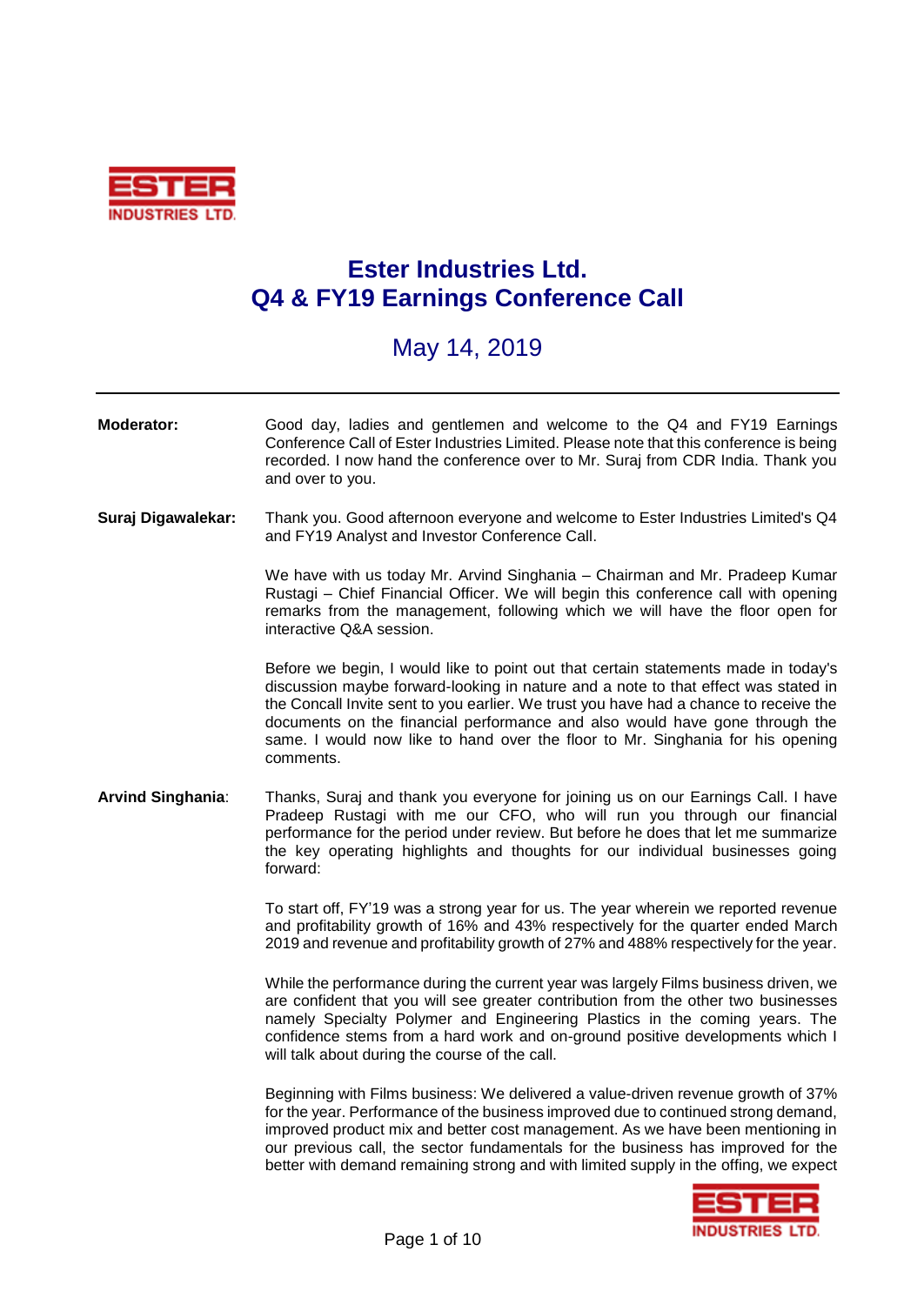realizations to remain steady. Domestic demand continues to grow at healthy rate and we expect the market to absorb with minimal disruption, the incremental capacity of Jindal which is to come on stream shortly. Further, we are also undertaking measures towards improving our product mix by increasing the share of value-added products to 30% by FY21 from present levels of about 20%-21%. We expect the Films business to continue its growth momentum.

Moving on to Specialty Polymer Business: While the performance during the year was soft, we did see things picking up in the latter part of the year. While we admit that the performance has been below our expectation in the last few years, we certainly believe the business is on the cusp of delivering steady and consistent performance going forward. Volume of sales of Stain Resistance Master Batch MB 03 has been in the range of 300 to 400 metric tons per year during the last three financial years. However, during the last two to three months, we are seeing certain traction and a strong surge in demand for MB 03 from across the carpet industry in USA and China. The sales orders and volume forecast that we have received now from customers in USA in the month of April and May 2019 gives us confidence that we would be able to achieve sales of about 1,500 to 1,700 metric tons of MB 03 during FY20 and 1,800 to 2,200 metric tons during FY21. Expected dispatch of MB 03 based on firm orders in hand during the quarter ended June 2019 will be in the range of 350 to 400 metric tons.

Another major development that has happened during the year was a tie-up we entered into with the global chemical leader. We signed manufacture and supply agreement effective April 2019 to supply innovative Polybutylene Terephthalate (PBT). This agreement is renewable by mutual consent after two years. While the quantity of supply in the first year would not be very significant, there is a great possibility of substantial upside.

Just to give you a brief background: Innovative PBT finds applications across varied industries and products and applications, automotive to consumer and from consumer electronics to fibers. Further, we are also making progress on few of our other products like Deep Dyeable Master Batch MB 07 and Cationic Dyeable Master Batch MB06. MB07 has already been approved and the commercial sale has begun albeit with small volume. Approval for MB 06 is in the final stages. Both these products have very good potential and we can expect volumes to start picking up during the course of FY 20. We expect FY20 to be a much better year for Specialty Polymer business on the back of such encouraging and positive developments. We have always maintained that this is R&D-driven business wherein the gestation period is generally long and it takes time to deliver the returns. However, we believe that the initial learning curve is now complete and we should be able to accrue returns for our investments in the business going forward.

Moving on to Engineering Plastics business: Revenue growth of about 14% driven primarily by higher polymer rates was significantly higher than volume growth of 1.2%. Lower demand and increased competition coupled with polymer rate crash in H2, impact of US-China trade war, led to higher cost inventory resulting in margin and profitability compression. We are undertaking measures towards strengthening the business by improving its product portfolio, increasing the share of value-added products.

We are also working towards containing the cost and expenses for the business, which would help us improve the margins. In addition to the above, our cost rationalization exercise is also progressing well. As most of you must be aware, we had embarked on cost cutting initiatives wherein we had identified certain areas and measures by which we will be able to significantly cut down on the expenses.

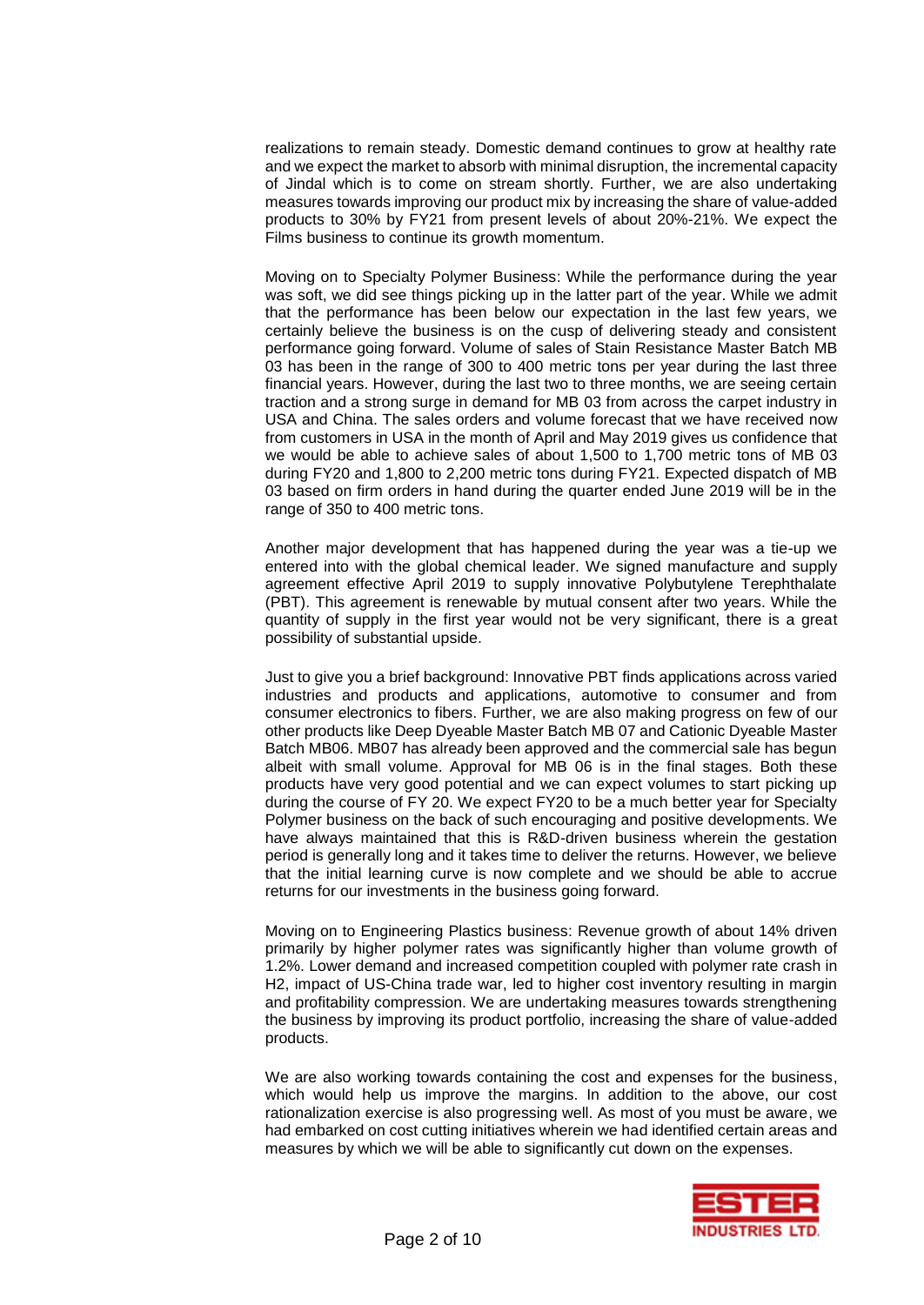I am happy to report that we have been able to achieve annualized savings worth Rs.10 crore during the year on the back of such initiatives. This initiative will further continue during the course of the year and we expect to bring in further cost reduction by March 2020.

To conclude, I would just like to state that we expect the business momentum to continue. We believe the current year to be more productive and profitable as the same we see positive contribution from the other two businesses, more so from the Specialty Polymer business. We expect Films business to continue to perform well and we are confident that we can significantly create value for our shareholders in the coming years on the back of improving performances.

With that I hand over the floor to Mr. Pradeep who will run you through the financial performance.

**Pradeep K Rustagi:** Good afternoon, everyone and thank you for taking the time out for our call. I trust that all of you have received the investor document circulated by us earlier. Let me quickly summarize the key financial highlights for the quarter following which we can begin the Q&A session.

> Starting with the top line: Our revenues from operations for the quarter ended March 19 stood at Rs.255 crore as against Rs.220 crore reported during Q4 FY18, higher by 16%. While on annual basis the same stood at Rs.1028 crore as against Rs.824 crore reported during FY18, higher by 25%. The growth was primarily driven by Film business which grew 37% for the year. Performance of the other two businesses remains relatively muted; however, we expect the same, especially Specialty Polymer business to pick up and contribute positively to the overall growth in the coming years.

> EBITDA for the quarter stood at Rs. 29.47 crore as against Rs.22.67 crore generated during Q4 FY'18, higher by 30%. While on yearly basis, the same stood at Rs.108.78 crore as against Rs. 65.63 crore generated during last year, higher by 66%. Higher revenue growth coupled with prudent cost management resulted in delivering higher profitability and margin expansions. Finance cost for the quarter stood at Rs.7.79 crore while on yearly basis the same amounted to Rs.34.21 crore. As on March '19 our outstanding interest-bearing term debt stood at Rs. 75.97 crore while interest bearing working capital liability stood at Rs. 166 crore. Interest-bearing debt as a multiple of EBITDA on an annualized basis stands at 2.15 as at 31st March '19. Term debt tangible net worth ratio stands at 0.38 and total outside liability tangible net worth ratio stands at 1.12 as at 31st March '19. We are confident of maintaining debt: TNW ratio at prudent level going forward. Term debt repayment obligation since last many years has been in the range of Rs.40 to Rs.44crore as mentioned in the previous calls starting from FY20 the term debt repayment obligation will reduce to about Rs.20 crore per annum. Prudent level of debt and reduced repayment obligation has helped the company achieve comfortable cash flow position. Comfortable cash flow situation would enable the company to spare funds for expansion in future. Liquidity position of the company as indicated by net working capital and current ratio has improved significantly with net working capital at Rs.54.62 crore and current ratio at 1.26 as at 31<sup>st</sup> March 2019 as compared to net working capital of Rs. 3.92 crore and current ratio of 1.01 as at 31st March 2018. Depreciation for the quarter and full year stood at Rs.8 crore and Rs.32 crore respectively. Profit after tax for the quarter stood at Rs.8.05 crore as against profit of Rs.5.61 crore reported during Q4 FY18 while on a yearly basis PAT stood at Rs.31 crore as against the profit of Rs.5.29 crore reported during FY18.

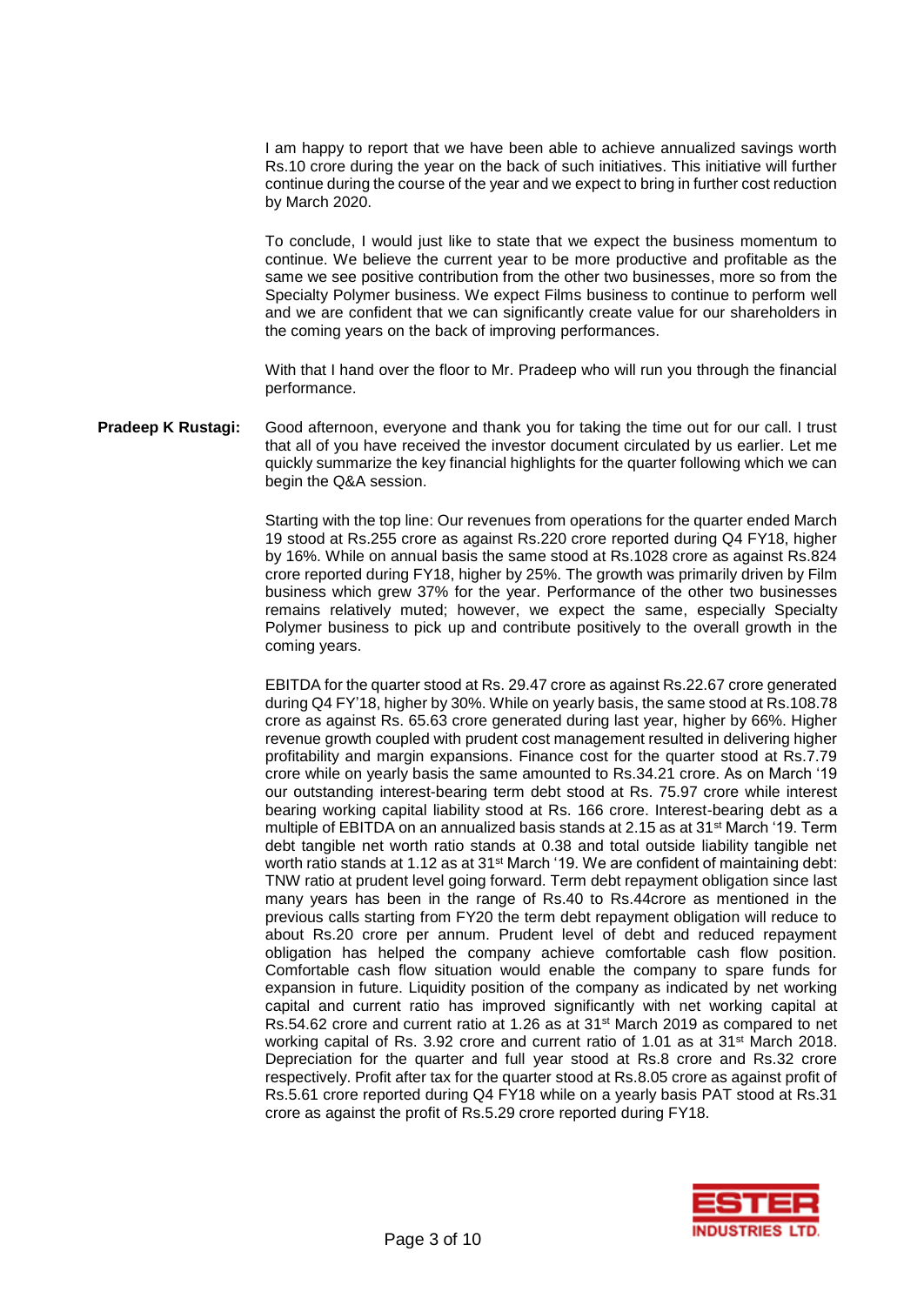|                          | To conclude: We believe that due to traction and positive development seen in the<br>last two to three months, Specialty Polymer business would contribute significantly<br>to the profitability of the company going forward. While we believe that Films<br>business will continue to deliver consistent performance Specialty polymer business<br>will drive the overall profitability. We are hopeful that our efforts towards<br>strengthening the Engineering Plastics business should also compliment and<br>contribute to the overall growth of the company. |
|--------------------------|----------------------------------------------------------------------------------------------------------------------------------------------------------------------------------------------------------------------------------------------------------------------------------------------------------------------------------------------------------------------------------------------------------------------------------------------------------------------------------------------------------------------------------------------------------------------|
|                          | That concludes my opening remarks. We would be happy to answer your questions<br>now.                                                                                                                                                                                                                                                                                                                                                                                                                                                                                |
| <b>Moderator:</b>        | Thank you very much. The first question is from the line of Aman Sonthalia from AK<br>Securities.                                                                                                                                                                                                                                                                                                                                                                                                                                                                    |
| Aman Sonthalia:          | Sir, my question is how is the current International and domestic scenario for<br>BOPET?                                                                                                                                                                                                                                                                                                                                                                                                                                                                             |
| <b>Arvind Singhania:</b> | The current domestic and International scenario for BOPET is quite strong as can<br>be seen from the results. The margins are strong, the demand is very strong and we<br>expect domestic demand to continue to grow at about 11%-13% per annum which is<br>very strong.                                                                                                                                                                                                                                                                                             |
| <b>Aman Sonthalia:</b>   | What about the international scenario because I think we export some quantity of<br>BOPET in the international market also?                                                                                                                                                                                                                                                                                                                                                                                                                                          |
| <b>Arvind Singhania:</b> | Yes, we export substantial volumes in the International market and the international<br>markets are also quite strong.                                                                                                                                                                                                                                                                                                                                                                                                                                               |
| Aman Sonthalia:          | So, the margin in Indian market is higher or the international market is higher sir?                                                                                                                                                                                                                                                                                                                                                                                                                                                                                 |
| <b>Arvind Singhania:</b> | More or less the same give or take a few rupees.                                                                                                                                                                                                                                                                                                                                                                                                                                                                                                                     |
| Aman Sonthalia:          | What is the split right now in the BOPET and what was it in the previous quarter?                                                                                                                                                                                                                                                                                                                                                                                                                                                                                    |
| <b>Arvind Singhania:</b> | If I take a 12 micron commodity product, approximately gross value additions are in<br>the Rs.55 range, that means the selling price minus raw material cost.                                                                                                                                                                                                                                                                                                                                                                                                        |
| Aman Sonthalia:          | What it was in the December quarter?                                                                                                                                                                                                                                                                                                                                                                                                                                                                                                                                 |
| Pradeep K Rustagi:       | December quarter was less; about Rs.42,                                                                                                                                                                                                                                                                                                                                                                                                                                                                                                                              |
| Aman Sonthalia:          | Any new capacities coming up in India and the international markets?                                                                                                                                                                                                                                                                                                                                                                                                                                                                                                 |
| <b>Arvind Singhania:</b> | India, one line, Jindal is expected to start around June or July.                                                                                                                                                                                                                                                                                                                                                                                                                                                                                                    |
| Aman Sonthalia:          | Whether it will impact demand/supply balance?                                                                                                                                                                                                                                                                                                                                                                                                                                                                                                                        |
| <b>Arvind Singhania:</b> | No new line has come in for many years and we expect this line to get absorbed with<br>minimal disruption.                                                                                                                                                                                                                                                                                                                                                                                                                                                           |
| Aman Sonthalia:          | Any fresh major capacity coming in the international markets apart from India?                                                                                                                                                                                                                                                                                                                                                                                                                                                                                       |
| <b>Arvind Singhania:</b> | I think there are two lines - One is Polyplex coming up in Indonesia and one is SRF<br>coming up in Hungary.                                                                                                                                                                                                                                                                                                                                                                                                                                                         |

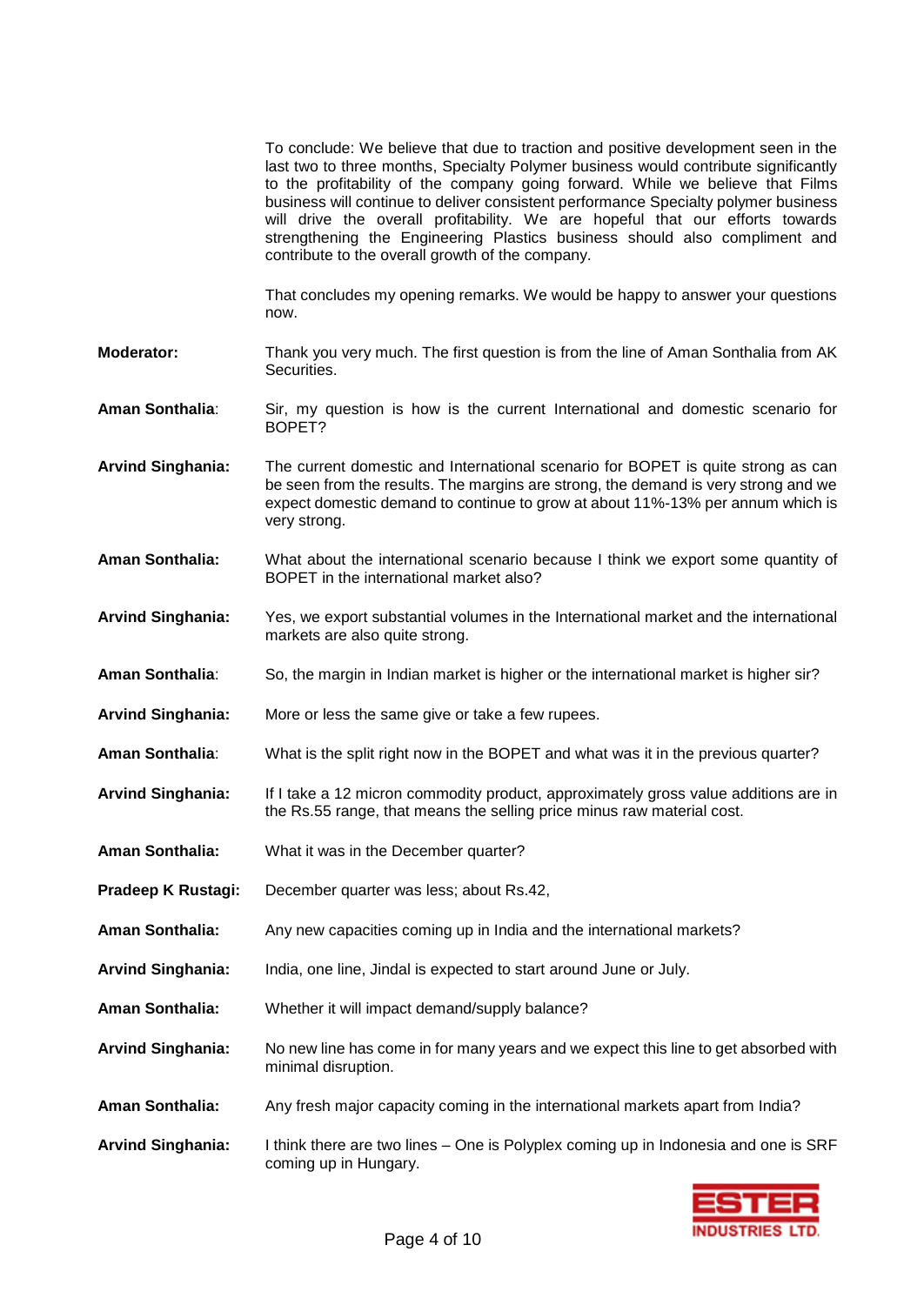| <b>Aman Sonthalia:</b>   | While lot of the companies are setting up Plant in Hungry. Whether the Company is<br>also planning to set a plant outside India?                                                                                                                                                                                                                                                                                                                                                                                                  |
|--------------------------|-----------------------------------------------------------------------------------------------------------------------------------------------------------------------------------------------------------------------------------------------------------------------------------------------------------------------------------------------------------------------------------------------------------------------------------------------------------------------------------------------------------------------------------|
| <b>Arvind Singhania:</b> | We are not at the moment planning to set up any plant outside India.                                                                                                                                                                                                                                                                                                                                                                                                                                                              |
| <b>Aman Sonthalia:</b>   | Recently, I have seen an article in the newspaper that there may be a slowdown in<br>FMCG sector. So, whether it will impact our demand?                                                                                                                                                                                                                                                                                                                                                                                          |
| <b>Arvind Singhania:</b> | We do not expect the demand to be impacted for us because the demand for low<br>value packs is not disrupted where our products have used. The demand for the high<br>value packs is affected, but not for low value packs, so for example, people are<br>buying less of shampoo bottles and increasing their purchase of shampoo sachets.<br>Our product goes into sachet, our product does not go into bottle. So, in fact the<br>slowdown in FMCG for large value packs may impact, help improve the sales for our<br>product. |
| <b>Aman Sonthalia:</b>   | What is the current turnover of Specialty polymer?                                                                                                                                                                                                                                                                                                                                                                                                                                                                                |
| <b>Arvind Singhania:</b> | Specialty polymer we ended the year with Rs.30 crore.                                                                                                                                                                                                                                                                                                                                                                                                                                                                             |
| Aman Sonthalia:          | How much we are expecting in the year 2019-20?                                                                                                                                                                                                                                                                                                                                                                                                                                                                                    |
| <b>Arvind Singhania:</b> | In 2019-20 we expect our turnover to be anything between Rs.80-100 crore.                                                                                                                                                                                                                                                                                                                                                                                                                                                         |
| <b>Aman Sonthalia:</b>   | What is the cost of setting up 30,000 tons plant for BOPET?                                                                                                                                                                                                                                                                                                                                                                                                                                                                       |
| <b>Arvind Singhania:</b> | To go to a Greenfield location it would be about Rs.300-350 crore.                                                                                                                                                                                                                                                                                                                                                                                                                                                                |
| Moderator:               | Thank you. The next question is from the line of Saket Kapoor from Kapoor &<br>Company.                                                                                                                                                                                                                                                                                                                                                                                                                                           |
| <b>Saket Kapoor:</b>     | The first point is we see our revenue declining QoQ sequentially and I think so the<br>fall in the raw material prices that has boosted the margin. So, how has the raw<br>material basket behaved for the last quarter and how are things as on today?                                                                                                                                                                                                                                                                           |
| Pradeep K Rustagi:       | The raw material cost if you look at the March quarter it was Rs.73-Rs.75 and now it<br>is reduced to about Rs.71, December quarter it was close to Rs.76-Rs.78.                                                                                                                                                                                                                                                                                                                                                                  |
| <b>Saket Kapoor:</b>     | More granular details of how have the MEG and the other component prices been<br>for the March quarter vis-à-vis December quarter?                                                                                                                                                                                                                                                                                                                                                                                                |
| <b>Arvind Singhania:</b> | There has been no major volatility in the raw materials in the last quarter.                                                                                                                                                                                                                                                                                                                                                                                                                                                      |
| <b>Saket Kapoor:</b>     | MEG prices remained in a band only in the last quarter?                                                                                                                                                                                                                                                                                                                                                                                                                                                                           |
| Pradeep K Rustagi:       | MEG current price is about Rs.45 / Kg and PTA is about Rs.65 / KG as of now.                                                                                                                                                                                                                                                                                                                                                                                                                                                      |
| <b>Saket Kapoor:</b>     | What was the average prices for the March quarter for MEG and PTA?                                                                                                                                                                                                                                                                                                                                                                                                                                                                |
| Pradeep K Rustagi:       | MEG was about Rs.49-Rs.50 and PTA was about Rs.68-Rs.69.                                                                                                                                                                                                                                                                                                                                                                                                                                                                          |
| <b>Saket Kapoor:</b>     | So 5-6% decline was there in the raw material and it is in that band only also as of<br>now?                                                                                                                                                                                                                                                                                                                                                                                                                                      |

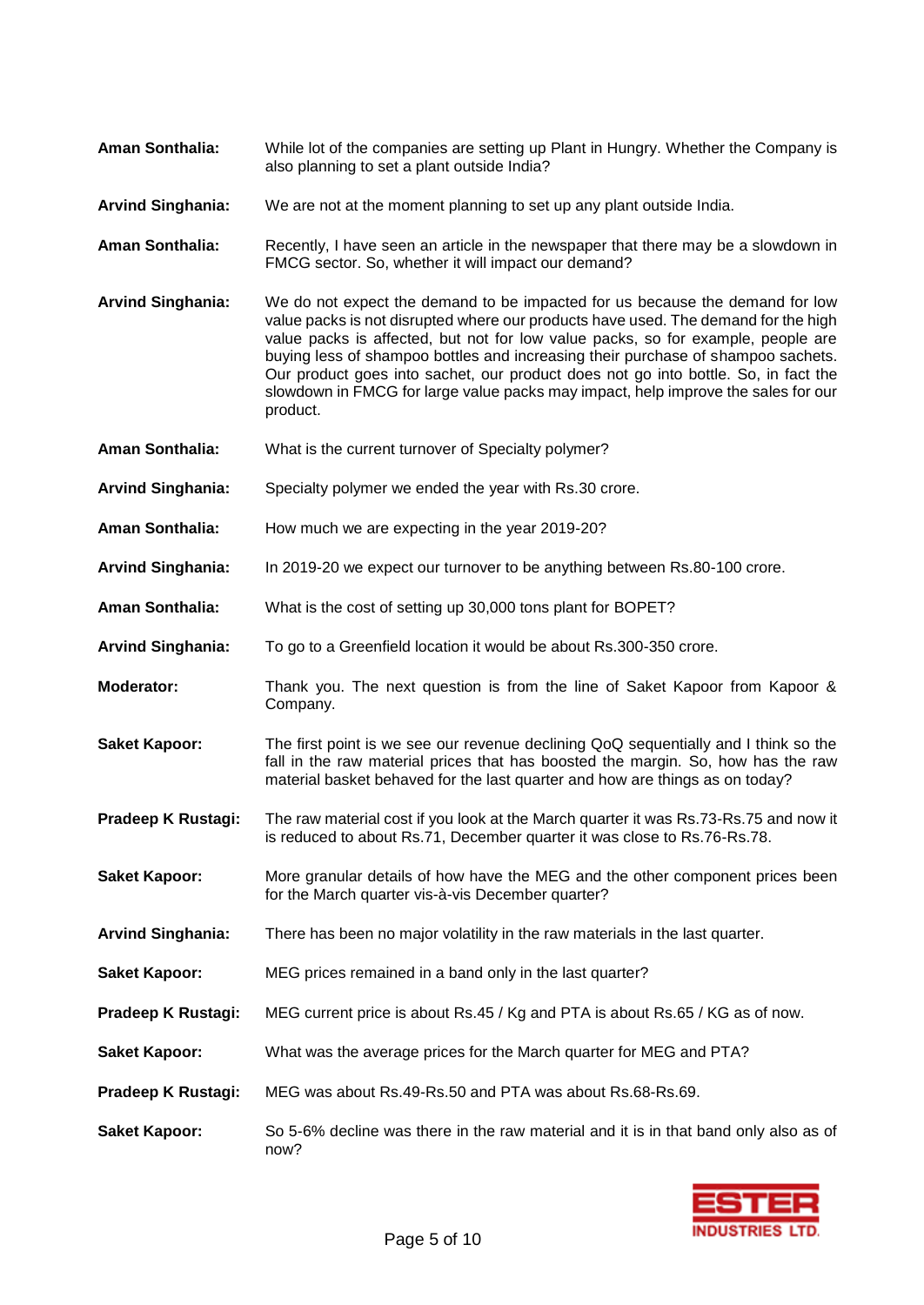| Pradeep K Rustagi:       | Yes. Since January the prices have not been very volatile, October to December was<br>very volatile and so was the case with July to September.                                                                                  |
|--------------------------|----------------------------------------------------------------------------------------------------------------------------------------------------------------------------------------------------------------------------------|
| <b>Saket Kapoor:</b>     | Now the prices have plateau-ed out sir?                                                                                                                                                                                          |
| Pradeep K Rustagi:       | Yes.                                                                                                                                                                                                                             |
| <b>Saket Kapoor:</b>     | Sir, we also find in the P&L account that the employee benefit cost has gone up sir<br>from Rs.11-14.5 crore. Is there any one-off that has been factored for this quarter?<br>What should be the annual rate for the next year? |
| Pradeep K Rustagi:       | There is a provision for increment of Rs.1 crore that we have made in this quarter for<br>the staff and then there is a commission payment to the directors.                                                                     |
| <b>Saket Kapoor:</b>     | What is the commission percentage paid for the directors?                                                                                                                                                                        |
| Pradeep K Rustagi:       | Overall it is 11%-12% at PBT level as per Section 198.                                                                                                                                                                           |
| <b>Saket Kapoor:</b>     | For the shareholders, have we formulated any dividend distribution policy, any laid-<br>out path that we will be distributing this ex-percentage of the profit after tax as<br>dividend?                                         |
| <b>Arvind Singhania:</b> | We do not have written down dividend distribution policy; however, we have<br>maintained the 10% dividend payment for FY'19.                                                                                                     |
| Pradeep K Rustagi:       | Face value is Rs.5 per share, 10% is 50 paisa per share.                                                                                                                                                                         |
| <b>Saket Kapoor:</b>     | We have an EPS of Rs.3.75. In that case it is likely in the vicinity of 13-14% if I am<br>not wrong?                                                                                                                             |
| Pradeep K Rustagi:       | Yes, at PAT level it is 15% dividend.                                                                                                                                                                                            |
| <b>Saket Kapoor:</b>     | We should look at this payout ratio maintaining, since you are guiding for better cash<br>flow for next year also, this is the minimum we should expect in terms of the dividend<br>distribution, just to have an understanding? |
| <b>Arvind Singhania:</b> | I cannot comment on that right now. This is something that the Board has to take a<br>view                                                                                                                                       |
| <b>Saket Kapoor:</b>     | Sir, for this quarter, there was a sequential decline in revenue also sir from the<br>December quarter to the March quarter. What was the major reason for the same<br>sir?                                                      |
| Pradeep K Rustagi:       | Because the raw material PTA, MEG rates were lower in March quarter as compared<br>to December quarter. So, the margins improved but overall selling price was lower<br>than December quarter.                                   |
| <b>Saket Kapoor:</b>     | Mr. Rustagi, could you explain the cash flow how it has been for this year and how<br>has been the utilization of cash for the entire year?                                                                                      |
| Pradeep K Rustagi:       | This year we made EBITDA of Rs.114 crore, Rs.10 crore has been paid as MAT and<br>Rs.44 crore has gone for the repayment of debt we have spent Rs.22 crore on the<br>CAPEX during the year.                                      |

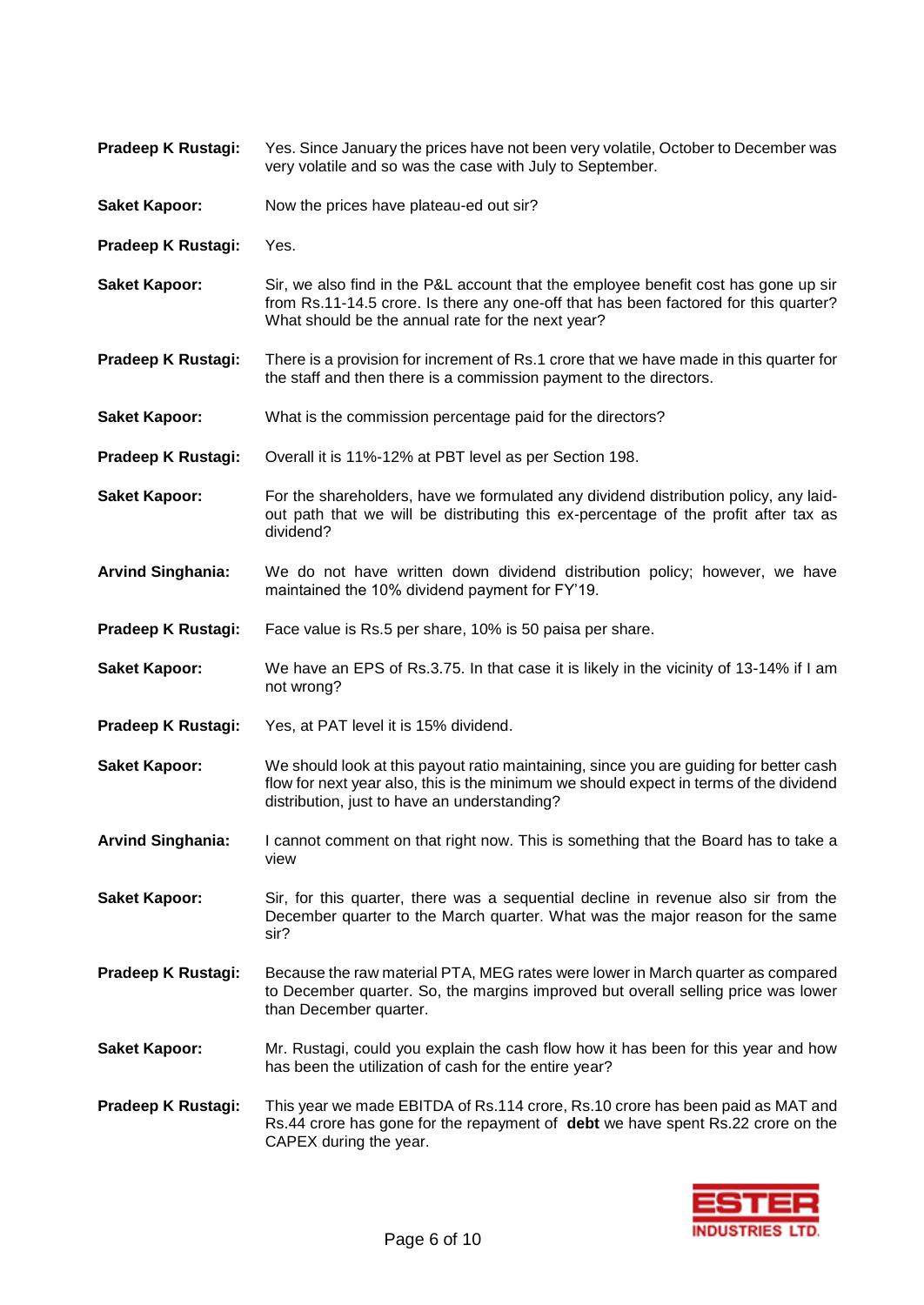- **Saket Kapoor:** Balance will be there for improving the working capital?
- **Pradeep K Rustagi:** Yes, the gap between current assets and current liabilities. So, Rs.10 crore plus Rs.44 crore plus Rs.22 crore, that is the major expenditure. If you look at PBT plus depreciation is about Rs.80 crore, out of these 80 crore, Rs.76 crore is finance cost, balance Rs.4 crore is in the working capital.
- **Moderator:** Thank you. The next question is from the line of Giriraj Daga from KM Visaria Family Trust.
- **Giriraj Daga:** My first question is related to the MB 03, this guidance of 1,500-1,700. Can you just tell me what are the number of customers we are assuming in that?

**Arvind Singhania:** Three customers.

- **Giriraj Daga:** About four months back, we gave the guidance which included one of the leading global carpet manufacturer, So, would they be the largest customer there?
- **Arvind Singhania:** They are also part of the customer list.
- **Giriraj Daga:** Second, when we talk about let us say Rs. 80-Rs.100 crore of revenue, is it like entirely coming from MB 03 or we have assumed some other products also to be part of this?
- **Arvind Singhania:** No, majority will come from MB 03 and then we have also signed a long-term agreement with one of the largest petrochemicals companies in the world for supplying the innovative Polybutylene Terephthalate product. This is a very interesting agreement that we have signed. The volumes in the first year are not very substantial, maybe 400-500 tons but in this business is to go up to maybe 4,000, 5,000 tons over a period of the next two, three years.
- **Giriraj Daga:** What is the revenue we assume for this year?
- **Arvind Singhania:** So, 400 tons if we do this year as per the contract, it will be about Rs.18-20 crore. We expect to do at least about 1700 and given a guidance of about 1500-1700 but more likely we will be closer to 1700 tons in MB 03 this year and is Rs.70 crore will come from MB 03 and about Rs.15-20 crore will come from PBT contract and then there will be some other smaller products.
- **Giriraj Daga:** My next question is the sustainability part like last time we guided, we could not deliver that. You also get the first quarter good. So, obviously that will give confidence to the investor. But do you expect this to be now a recurring exercise or it is still trial and error the customer will take it and he might review again, he might not give the second time order, what is your take on that?
- **Arvind Singhania:** I think this time around we expect it to be very sustained. While we talk this quarter itself we will be dispatching around 350-400 metric tons of MB 03 in June quarter and we have a clear line of sight from all the customers of the volumes that they intend to pick up. We are very-very confident that we will be able to sustain this volume and grow them as time goes on.
- **Giriraj Daga:** My last question is on the BOPET side of it. So, when the Jindal capacity will be coming in the industry, do you expect any spread reduction or do you think even if higher export, the industry has to make, the spread will sustain?

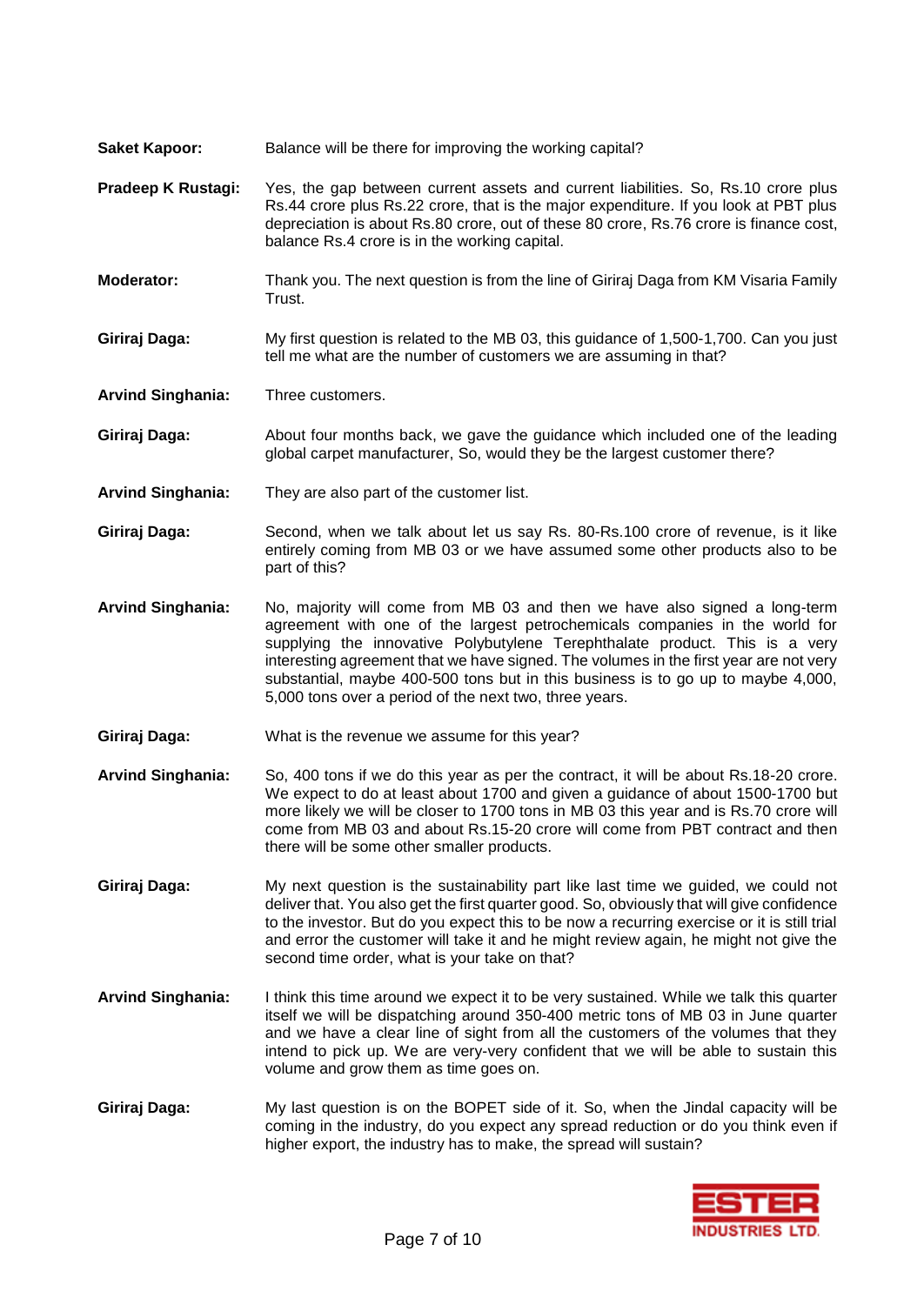**Arvind Singhania:** We expect that with the increased exports, the spread should be maintained, there may be some minor disruptions that initial jerk when the new capacity comes in maybe for a few weeks or so. But we expect this Jindal capacity to be absorbed without major disruption. **Moderator:** Thank you. The next question is from the line of Parth Adhiya from B&K Securities. **Parth Adhiya:** Sir, my first question would be towards the Engineering Plastics side. I wanted to know if you manufacture ABS in your company? **Arvind Singhania:** We do not manufacture ABS. We buy ABS and compound it. **Parth Adhiya:** What will be your market share in BOPET in the domestic market? **Arvind Singhania:** 9-10%. **Parth Adhiya:** Another thing was again on the ABS side. Recently there has been a US-China trade war. China has actually planned to impose tariff on the ABS part or the other Engineering Plastics. I wanted to understand the impact of that if it would be possible? **Arvind Singhania:** We have very miniscule volume in ABS at present. There is not much impact at all. **Pradeep K Rustagi:** We also do not source it from US. **Arvind Singhania:** In any case the tariff war is between China and America. India is not really involved in that. **Moderator:** Thank you. The next question is from the line of Sunny Agarwal from PNB Investment Services. Please go ahead. **Sunny Agarwal:** Sir, would like to know what is the CAPEX plan for FY'20 & FY'21 **Arvind Singhania:** FY'20 CAPEX plan is about Rs.35-Rs.40 crore. FY'20 about Rs.20 crore will be spent on setting up offline coater to produce higher value-added polyester films, this is what is going to help us take the volume of value-added products in polyester films from.20% up to 30%, Rs.20 crore is being spent there, about Rs.13-Rs.15 crore is being spent on a extruder system for recycle material which is primarily to service the contracts we have got with the international petrochemical company and products on this will also be used to make other specialty polymer from recycle material. **Pradeep K Rustagi:** Another Rs.10-15 crore would be for various other CAPEX. **Moderator:** Thank you. The next follow up question is from the line of Saket Kapoor from Kapoor & Company. **Saket Kapoor:** Sir are we expecting Rs. 80 core topline from Specialty Polymer business for FY20? **Arvind Singhania:** Rs.80-100 crore. **Saket Kapoor:** Sir, with this fixed and the variable cost part should also play in the EBIT level, we should be better off than what we posted for this year as a whole?

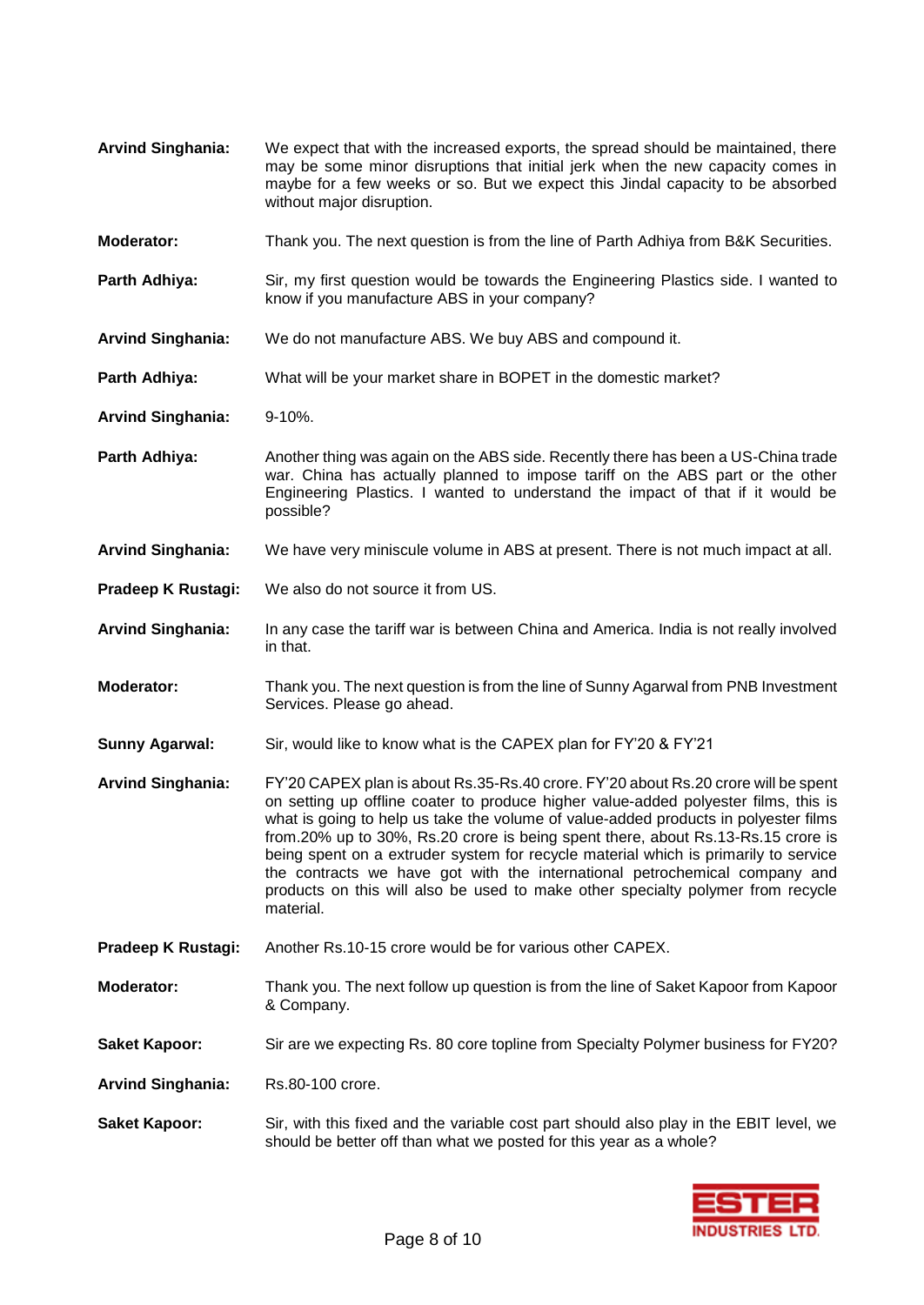- **Arvind Singhania:** Basically, we expect Specialty Polymer turnover to go up from Rs.30 crore to Rs.100 crore approximately and EBIT which was negative will be at about Rs.40 crore, Specialty Polymer business will give EBIT margin of about 40%.
- **Saket Kapoor:** How should we look for the Polyester Film and the Engineering Plastics contribution for the coming year, what should be the ballpark figure?
- **Arvind Singhania:** As far as Film business is concerned, it you see top line should improve marginally because we have been able to debottleneck our line and we expect production increase by about 8-10% in FY'20 over FY'19. So, there will be 10% increase in volume and if I take the blended margin for FY'19 and compare it to the expected blended margin of FY'20, the FY'20 margin will be better than the FY'19 margins.
- **Saket Kapoor:** So, there is a clear-cut understanding that the EBIT in the Polyester will also grow for this year with the improvement in margin, that will also add incrementally with the improved turnover?
- **Arvind Singhania:** Yes.
- **Saket Kapoor:** Sir, Engineering Plastics somehow has its vagaries with the raw material fluctuations. So, now has the prices of raw material plateauing out, how are you seeing this segment contributing going forward?
- **Arvind Singhania:** In FY'19 Engineering Plastics was hit the most because of this America-China trade war, there was a crash in raw material prices in September-October and this particular business of ours was hit maximum. Now like you rightly said the prices is stabilized and if no other unforeseen event takes place, we expect the Engineering plastics to do a much better performance than FY'19. If this problem had not occurred in Q3, Q4 of last year, Engineering Plastics itself would have performed better.
- **Saket Kapoor:** So, for the revenue front, what kind of top line are we looking for Engineering Plastics going forward, a ballpark figure, we did Rs.195 crore?
- **Pradeep K Rustagi:** It should be about Rs.200 plus plus/minus Rs.5 crore could be in that range.
- **Saket Kapoor:** We did Rs.200 crore for the last year only. So, we will be in that ballpark only?
- **Pradeep K Rustagi:** Last year the first six months the prices were very good, then it dropped and then it started to stabilize. So, I am taking an average and we should be in Rs.200 crore plus/minus Rs.5 crore.
- **Arvind Singhania:** But there will be improvement in the margin.
- **Saket Kapoor:** what kind of margins should we expect in this business sir? Because this was abnormal year considering the fluctuation in raw material, had this been a normal year for us, what would have been the contribution from the Engineering Plastics segment at the EBIT level?
- **Arvind Singhania:** I would imagine that going forward the margin number for Engineering Plastics will be much better than FY'19, that is what I can tell you right now.
- **Saket Kapoor:** No ballpark figure?
- **Arvind Singhania:** No ballpark figure.